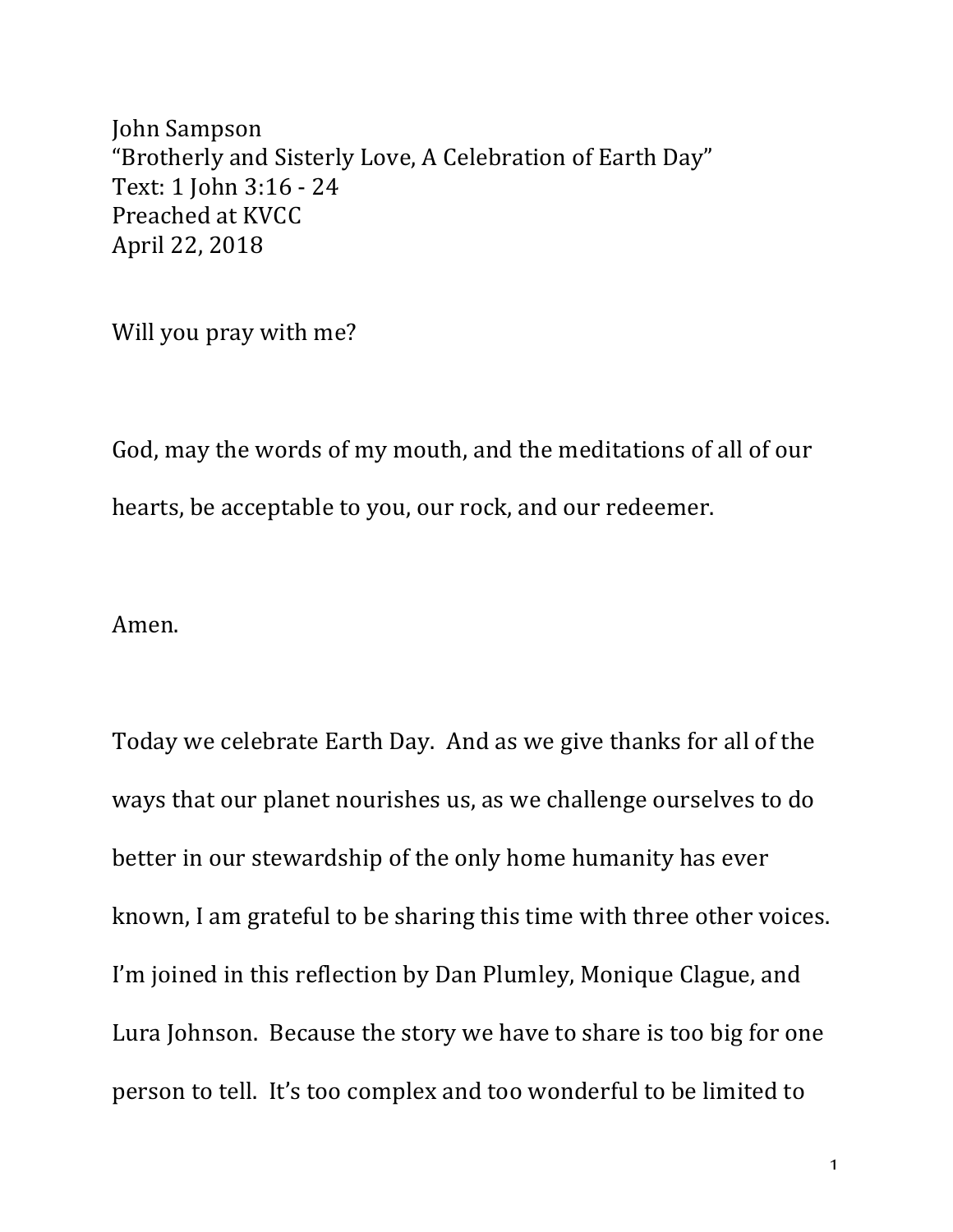one voice, and so I am thankful for each of the other speakers volunteering to offer their experiences, and share with us their commitment to caring for the Earth.

And so I'll begin. I begin with this reading we just heard written in the name of John, one of Jesus' early followers. John opens his letter with love.

Love the force of attraction and relationship that overcomes all brokenness and fragmentation, which overcomes alienation and isolation.

Our tradition is a story about love and an invitation to love, to love between humans, to love between humanity and God. But today, on this Earth Day, it also offers us a chance to open our eyes and our hearts and our spirits a bit wider and see that our faith also invites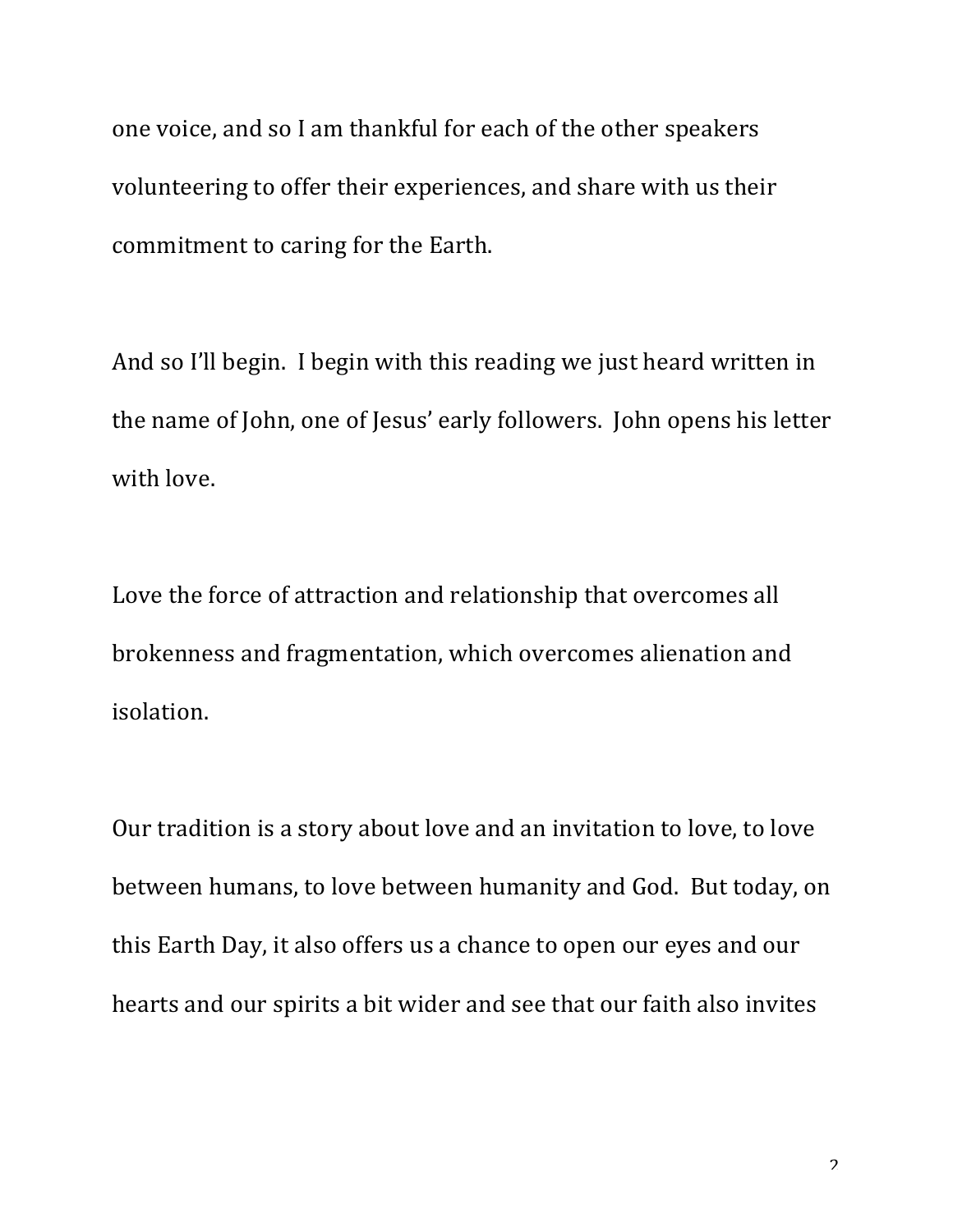us into a deeper love between humanity and the Earth, the one many of us call Mother, the one many of us call holy.

And so today is a day in which we can think about writing a new letter, or offering a new prayer to the Earth, one that reconfirms our love for her, a letter that recommits ourselves to actions of love, and not just words.

I now invite Dan Plumley to share with us a love letter he's composed that reflects our thanksgiving for the great blessing that is the Creation. This prayer is both an expression of our love for the Earth, and a recognition of God's love for us manifest through the natural world.

[Dan Plumley speaks.]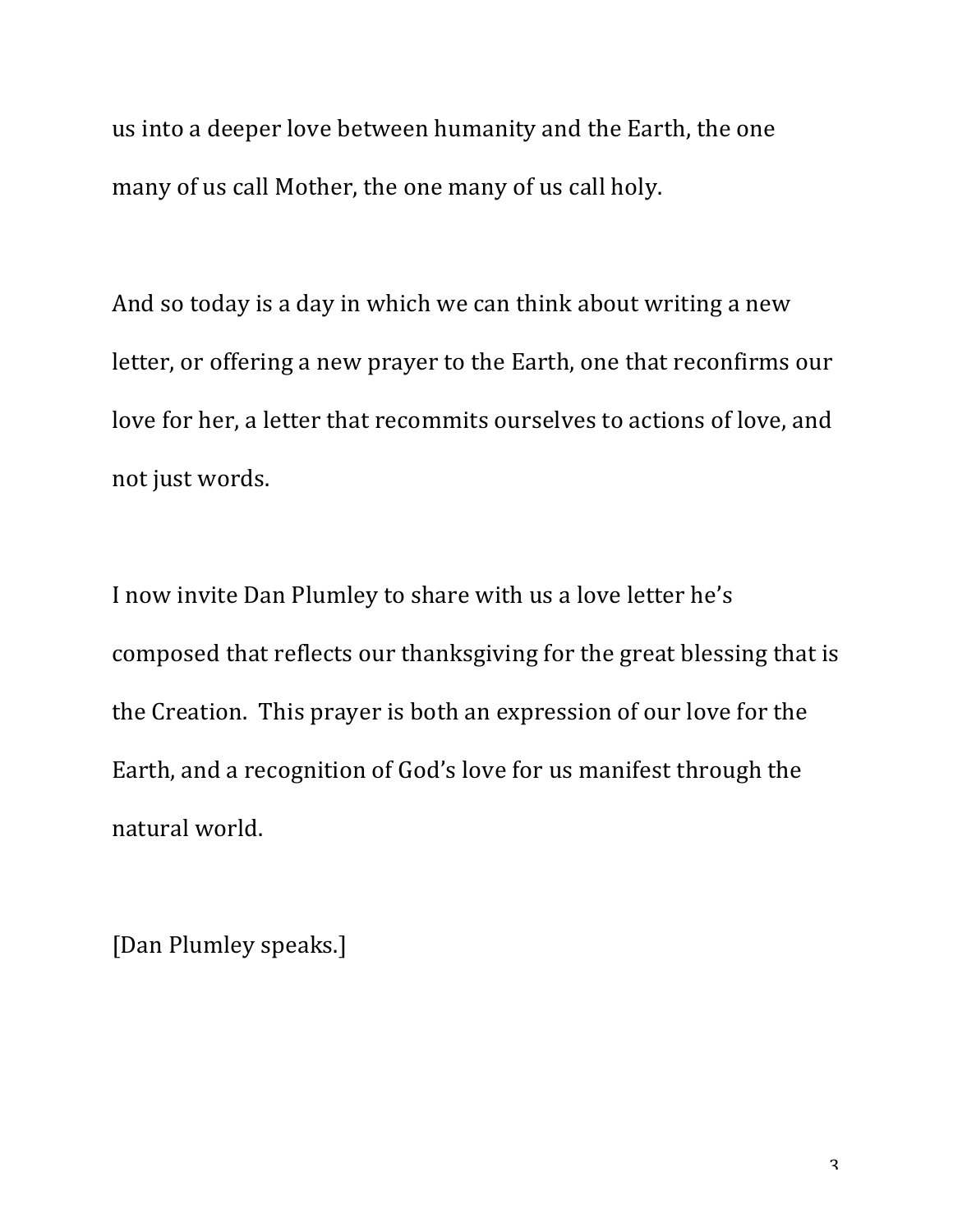How does God's love abide in anyone who has the world's goods and sees a brother or sister in need and yet refuses help?

That's the deeply challenging question that John puts to us this morning.

John is writing to his brothers and sisters in faith.

But we've heard of another kind of brother and sister this morning.

In the responsive reading we shared earlier Francis of Assisi introduces us to Brother Sun, and Sister Moon. He welcomes into our assembly, into our family, Brothers Wind and Air, Sister Water, and Brother Fire. And he opens our hearts and minds to honoring our Mother Earth. Francis reminds us that the world, and all of creation, are not simply resources to be used for our own need and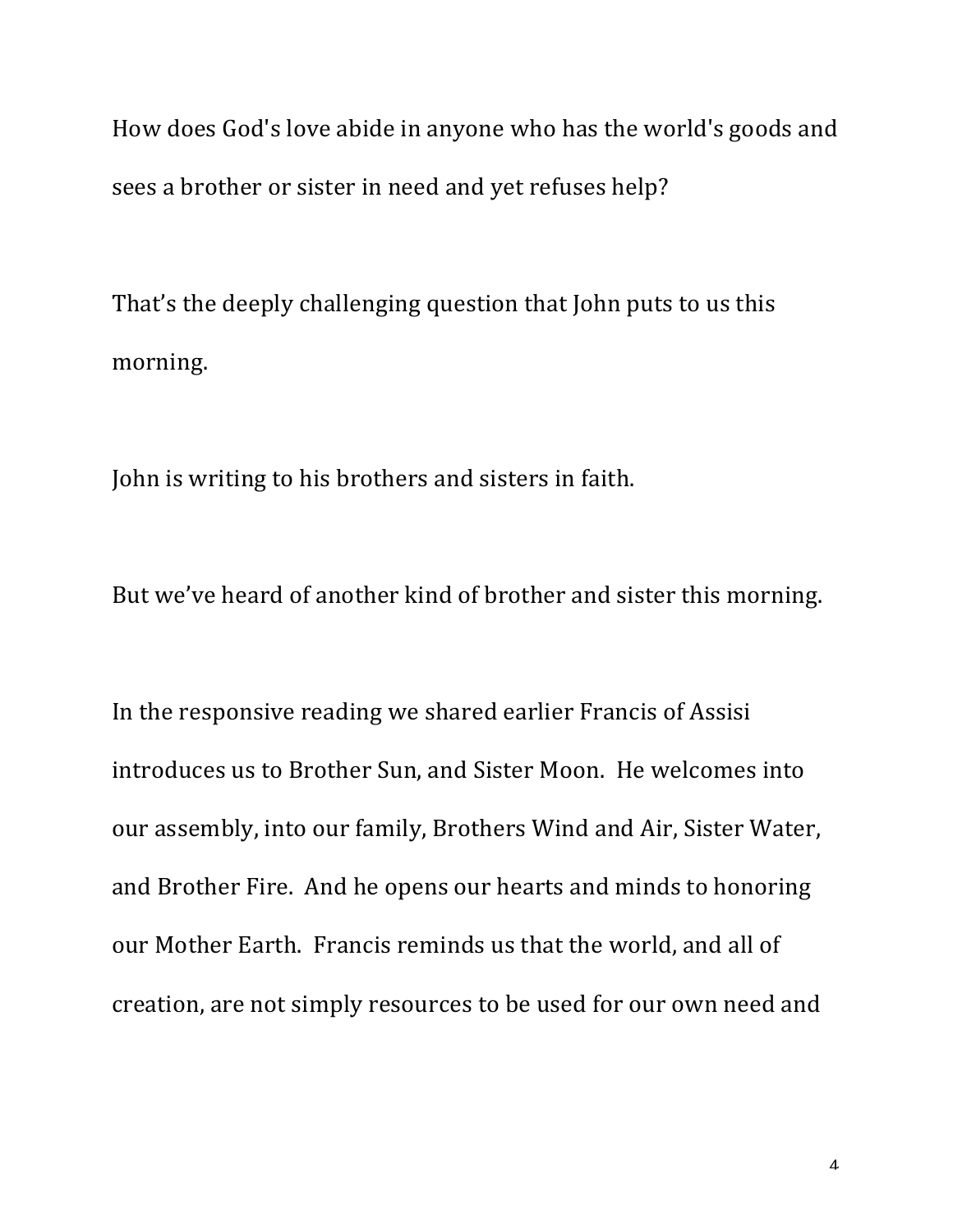pleasure, but that they are sacred reflections of God. They are joined to us in the most intimate ways; we are family.

So let's listen again to the challenge that John makes to us, and let's hear it with the insight of Francis, and the truth of living here in the midst of this beautiful place we call home.

How does God's love abide in anyone who has the world's goods and sees Brother Boreas or Sister Ausable in need and yet refuses to help?

How does God's love abide in anyone who has the world's greatest military power and the world's greatest economy and sees Brother Elephant or Sister Snow Leopard in need and yet refuses to help?

How does God's love abide in a people who have the most freedom and political clout the world has ever known and sees our brothers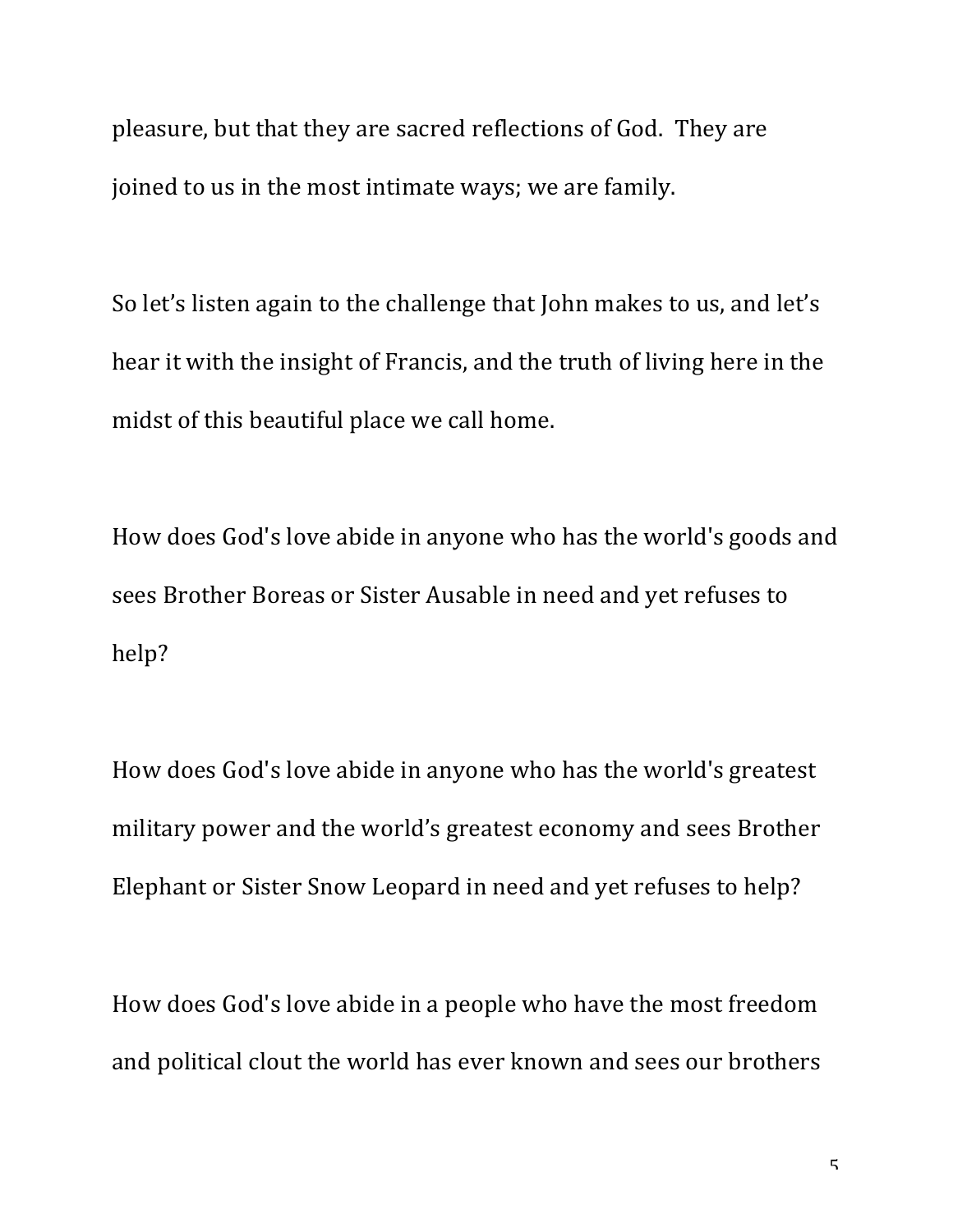without power in San Juan or our sisters in the mountains of Puerto Rico without water and yet refuses to help?

I now invite Monique Clague to share with us how she has seen the need of Puerto Rico and how she has responded.

[Monique Clague speaks.]

Little children, let us love, not in word or speech, but in truth and action.

The first Earth Day was celebrated in 1970, in response to a devastating oil spill that occurred off the coast of California the year before. And now, in 192 countries around the world, today is a day when people regardless of race, religion or gender advocate for the health and well-being of our Mother, of our home.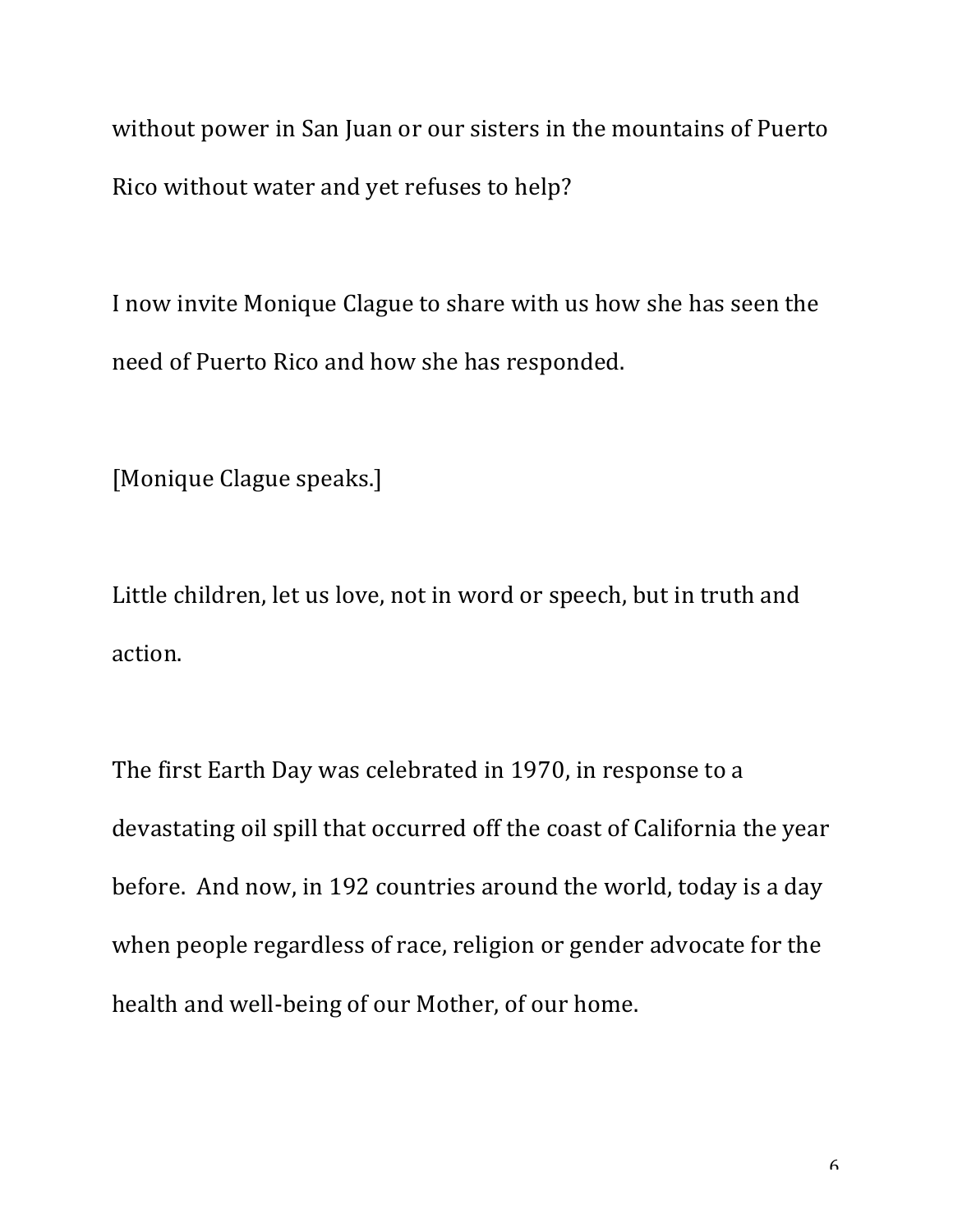The issues that we focus on today are challenges that began generations ago, and will take generations to solve. Climate change, clean energy, the protection of endangered species, food justice, and water rights, to name just a few, are all issues that have been with us for our entire lives. They will be issues for our children.

And so this letter from John, this letter of love, is a prayer that is addressed not only to us, but also to our children.

It's an invitation to the next generation to love, to love with words, but more importantly, to love with action.

And as Monique shared with us our children, our young people are responding. Our children are engaging with these seemingly intractable problems that impact our planet with passion and commitment.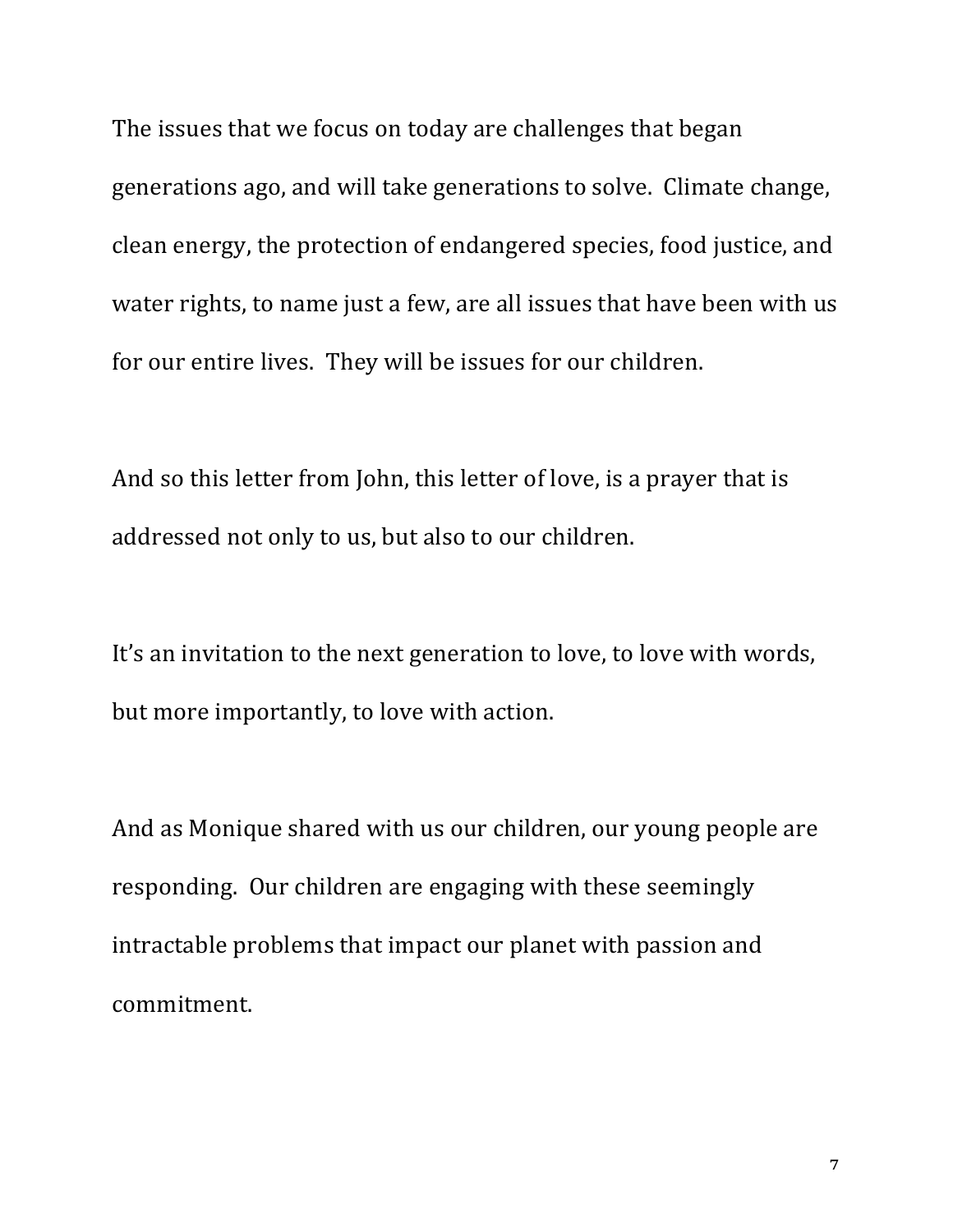I now invite Lura Johnson, who is a student a Keene Central School, to come and share her personal commitment to the environment. And in today's bulletin is an insert with pictures from a trip Lura recently took to the Dominican Republic to build buildings out of recycled materials.

[Lura Johnson speaks.]

John ends the portion of his letter we heard this morning by saying that:

All who obey his commandments abide in him, and he abides in them. And by this we know that he abides in us, by the Spirit that he has given us.

We're told that we'll know that God's presence is with us by the Spirit that inhabits our lives, that lives within our hearts, and guides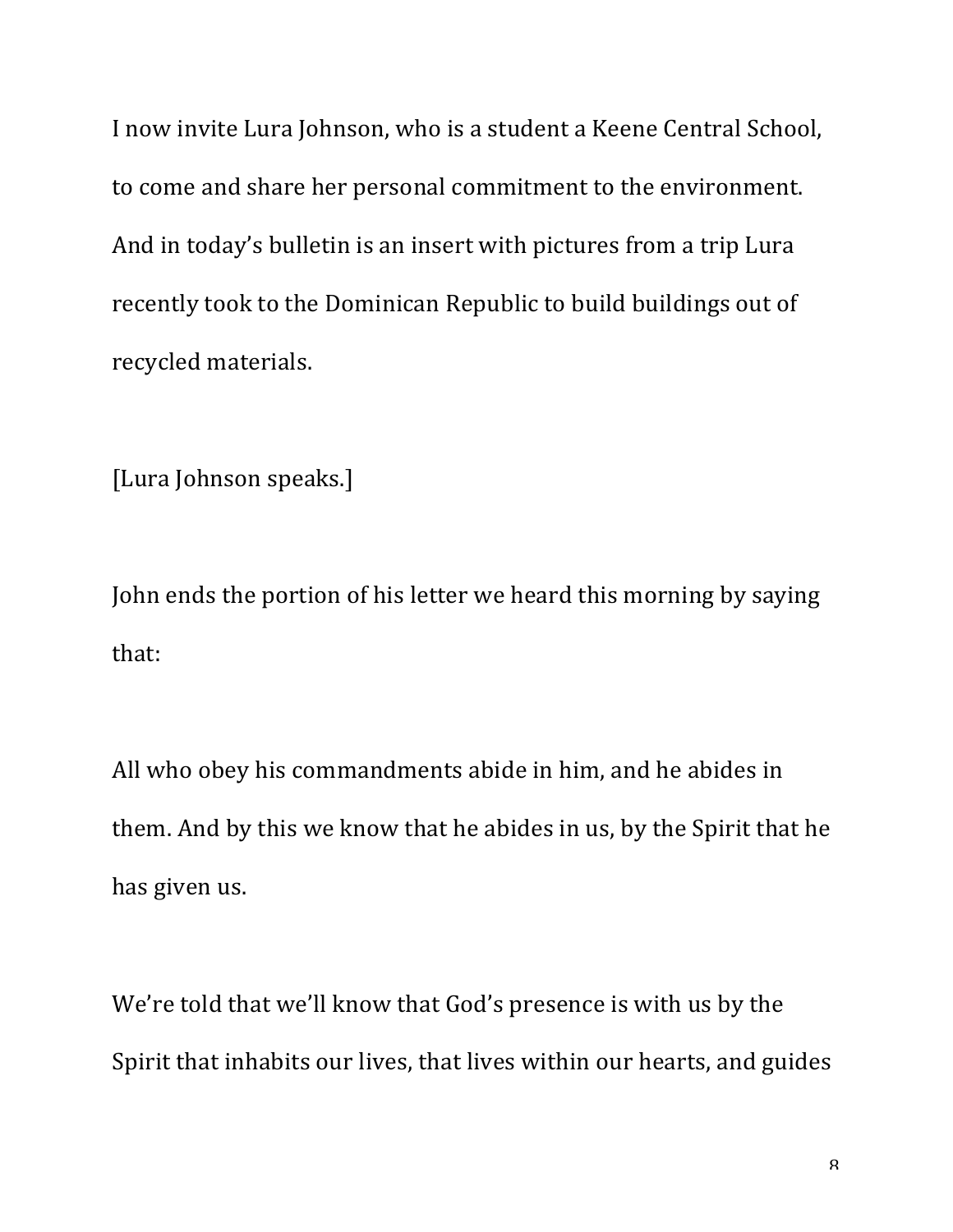our actions. We'll know that God is with us when we act in the spirit of love.

Today, on this Earth Day, Dan and Monique and Lura have shown us what love looks like. They've shown us how their lives have been guided and informed by a spirit of love for our planet. They've shown us how God's presence can inhabit our passions and our commitments to the environment, to our natural brothers and sisters, and to our human brothers and sisters.

And they're not alone.

I know that all of us are committed to loving the Earth more deeply and more broadly. And this love shows itself through our recycling, through our using more efficient appliances, by putting solar panels on our houses, and by the work of the Keene Clean Energy Committee. Our love is shown through the ways we advocate in our